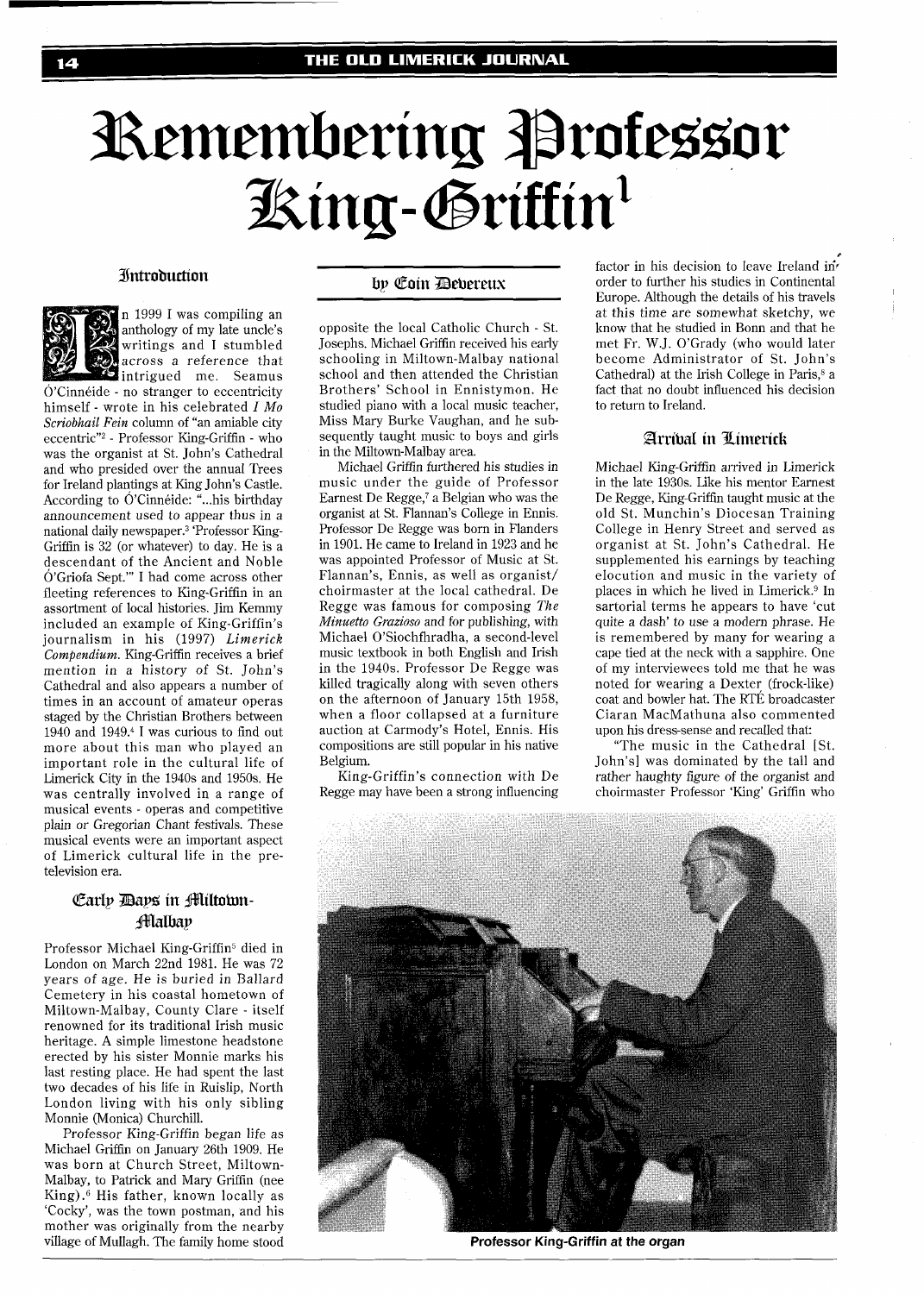

**Postcard of Main Street, Miltown Malbay, c.1910 (Limerick Museum)** 

wore gloves all the time to protect his hands."lo

Interestingly, MacMathuna also tells us that:

"I always thought that he came from some mid-European musical city but was delighted when I found out that he was a native of one of my favourite places, Miltown Malbay in County Clare."11

### Hlusic

Professor King-Griffin made an immense contribution to city life as an expert musician. As well as being organist at St. John's Cathedral, his band played on 2RN - the precursor to RTE Radio One. He also visited France to play church music in the 1940s. King-Griffin was instrumental with Fr. W.J. O'Grady in organising the Gregorian or 'Plain' Chant festivals at St. John's in the 1940s. This competitive festival took place in May of each year. The actual competition between school choirs took place at the St. John's Temperance Hall (Mulgrave Street) with all choirs also participating in a mass at the nearby cathedral. During and after the 'Emergency' years he assisted with elocution lessons and breathing techniques for the boys participating in the operas staged by the Christian Brothers in that decade.12

Professor King-Griffin also acted as a critic and contributed colourful reviews of the musicals to the local press.13 In 1947, for example, he reviewed the production of *The Gondoliers* that took place at the Lyric Theatre, Glentworth Street, from

January 13th to 18th. According to King-Griffin this was by far the best effort to date by the Christian Brothers' pupils. In terms of their speaking and elocution (he does not mention his own role in this) he wrote that:

"The speaking voices of the principles were distinctly audible and the dialogue was spoken with dramatic effect that engaged the interest of the audience. Good enunciation, easy delivery and the vocal flexibility of refined speech disclosed a sound knowledge of the fundamentals of elocutionary science. Occasionally, the charm *of the melodious Limerick intonation invaded the Venetian scene to give it a homely flavour."* [My emphasis] **l4** 

In the midst of his highly stylised Victorian English, King-Griffin found room for a light-hearted comment or two about the participants. The reviews were always detailed and fair in their evaluation of the operas.

# The "Trees for Ireland" Campaign and Other **Journalism**

In addition to his musical activities Professor King-Griffin was involved in writing occasional pieces for both the *Limerick Chronicle* and *Limerick Leader* as well as being the prime mover in the local Trees for Ireland campaign.15 On the 18th of April 1959, for example, Professor King-Griffin donated some cedar trees for

planting at King John's Castle. The city's dignitaries including the Mayor, Cllr. J.P. Liddy, attended the Arbor Day and the event was by invitation only. Attendees were treated to a tour of King John's Castle following a tree planting ceremony at 3 pm by the Mayor and others.16

In his capacity as an occasional contributor to the local press, Professor King-Griffin wrote on a variety of themes including sport. In July 1951 he gave an account of the 1951 Limerick Citizens' Regatta. What is again most striking is his use of the English language, the mixture of humour with a highly formalised writing style. He wrote:

"The vagaries of the climate are sometimes disconcerting, but the brilliant sunshine, gentle zephyr and moderate temperatures of yesterday afternoon made ideal summer weather which was truly delightful. Under such meteorological conditions the Limerick Citizens' Regatta was successfully held, and the presence of large crowds along the quays and the embankments was indicative of a revival of interest in rowing.

The regatta meeting, a very popular fixture, provided an agreeable mixture of enjoyment, sport, and social intercourse. Many enthusiastic patrons ardently descanted with vertiginous volubility on the merits of their favourite crews, regardless of grammatical exactitude. A surge of spontaneous friendliness pervaded the festive atmosphere, and often during the progress of the races the rigid